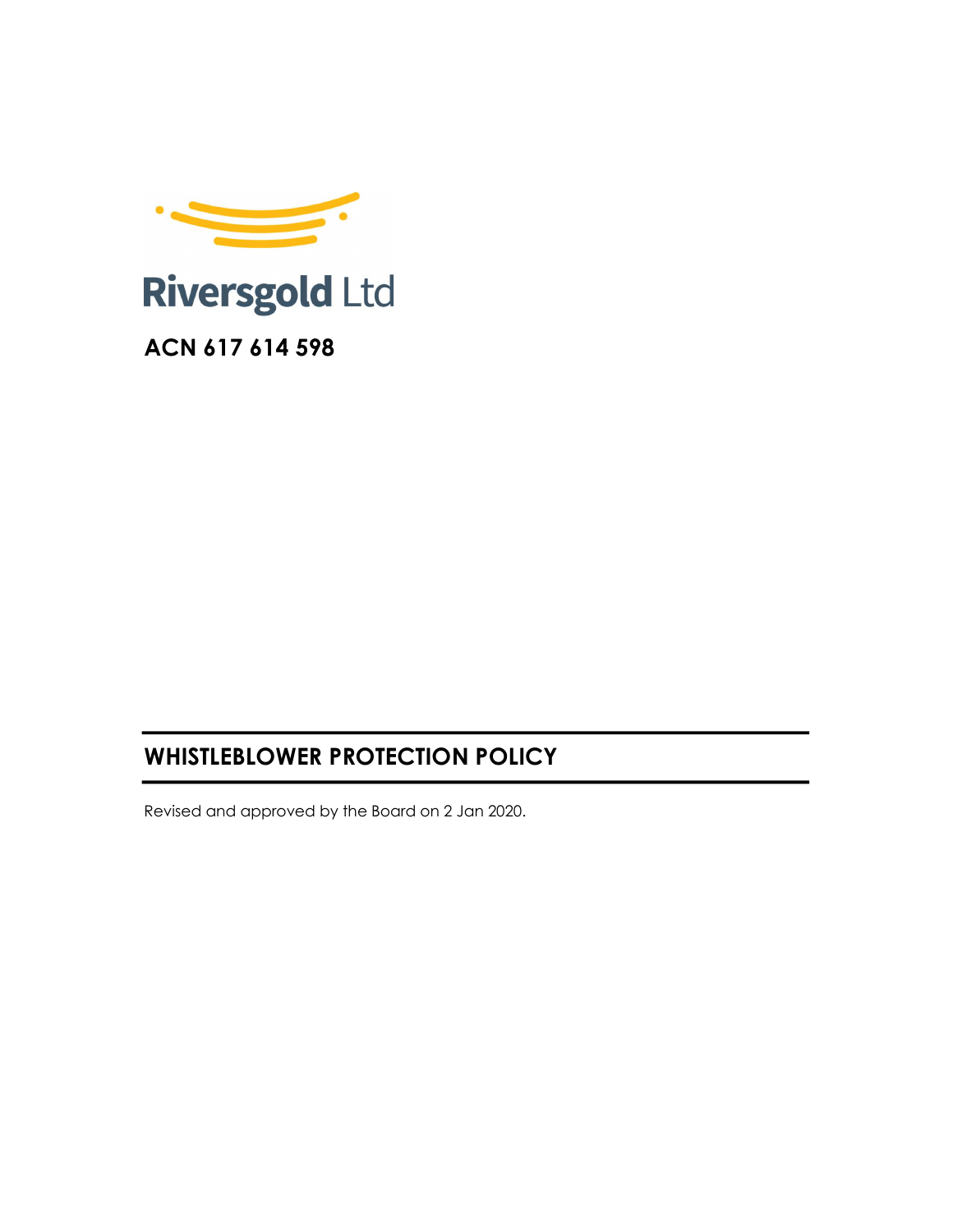# TABLE OF CONTENTS

| $\mathbf{1}$ .     |                                                                           |
|--------------------|---------------------------------------------------------------------------|
| 2.                 |                                                                           |
| 3.                 |                                                                           |
| 4.                 |                                                                           |
| 5.                 | CONSEQUENCES OF BREACHING THIS WHISTLEBLOWER POLICY 3                     |
| $\boldsymbol{6}$ . |                                                                           |
|                    | 6.1<br>6.2<br>6.3<br>6.4                                                  |
| 7.                 |                                                                           |
|                    | <b>ANNEXURE 1 – SUMMARY OF PROTECTIONS UNDER THE CORPORATIONS ACT</b>     |
|                    | ANNEXURE 2 - SUMMARY OF PROTECTIONS UNDER THE TAXATION ADMINISTRATION ACT |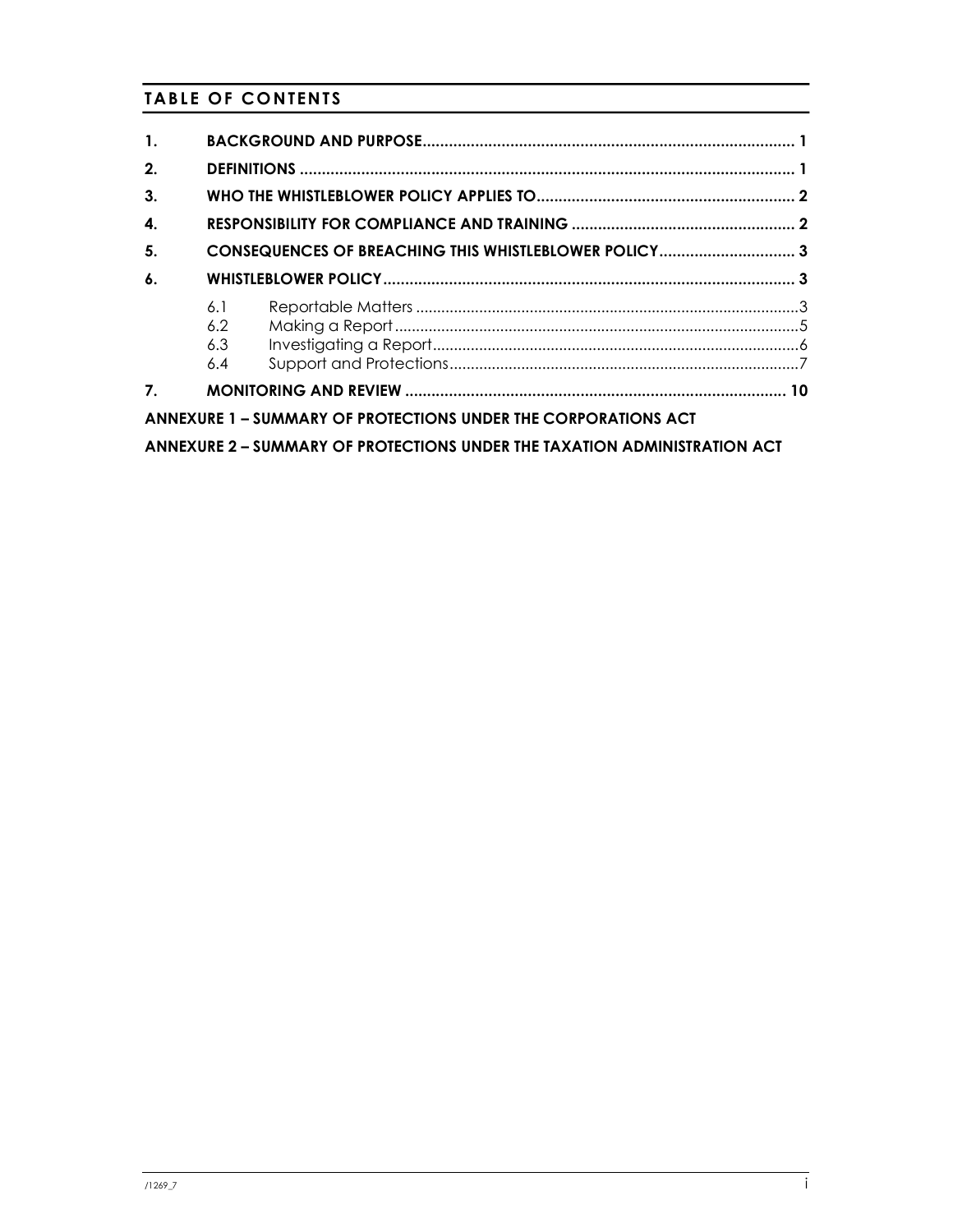## 1. BACKGROUND AND PURPOSE

Riversgold Limited (ACN 617 614 598) (Company) is committed to conducting all of its business activities fairly, honestly with integrity, and in compliance with all applicable laws, rules and regulations. Its board, management and employees are dedicated to high ethical standards and recognise and support the Company's commitment to compliance with these standards.

The Company has adopted this Whistleblower Policy to:

- (a) encourage and support people to feel confident to speak up safely and securely if they become aware of wrong-doing or illegal or improper conduct within the Company;
- (b) provide information and guidance on how to report such conduct, how reports will be handled and investigated in a timely manner and the support and protections available if a report is made;
- (c) set out the responsibilities of the Company and its management in upholding the Company's commitment to reporting any illegal, unethical or improper conduct; and
- (d) promote ethical behaviour and a culture of speaking up to deter wrong-doing.

This Whistleblower Policy is in compliance with the ASX Corporate Governance Principles and Recommendations – 4th Edition as well as industry standards and the Company's legal and regulatory obligations.

This Whistleblower Policy applies globally. To the extent that laws and regulations in any country are more rigorous or restrictive than this Whistleblower Policy, those laws and regulations should be followed by any subsidiary operating in that country. Where a country has specific whistleblower laws which are less rigorous than this Whistleblower Policy, this Whistleblower Policy prevails. The Company may, from time to time, provide country-specific directions for subsidiaries operating in countries outside of Australia.

## 2. DEFINITIONS

In this Whistleblower Policy the following words or phrases mean the following:

**AFP** means the Australian Federal Police.

APRA means the Australian Prudential Regulation Authority.

ASIC means the Australian Securities and Investments Commission.

Commissioner means the Commissioner of Taxation.

Corporations Act means the Corporations Act 2001 (Cth).

**Discloser** means a person disclosing a Reportable Matter under this Whistleblower Policy and includes an individual who is, or has been, one of the following in relation to the entity: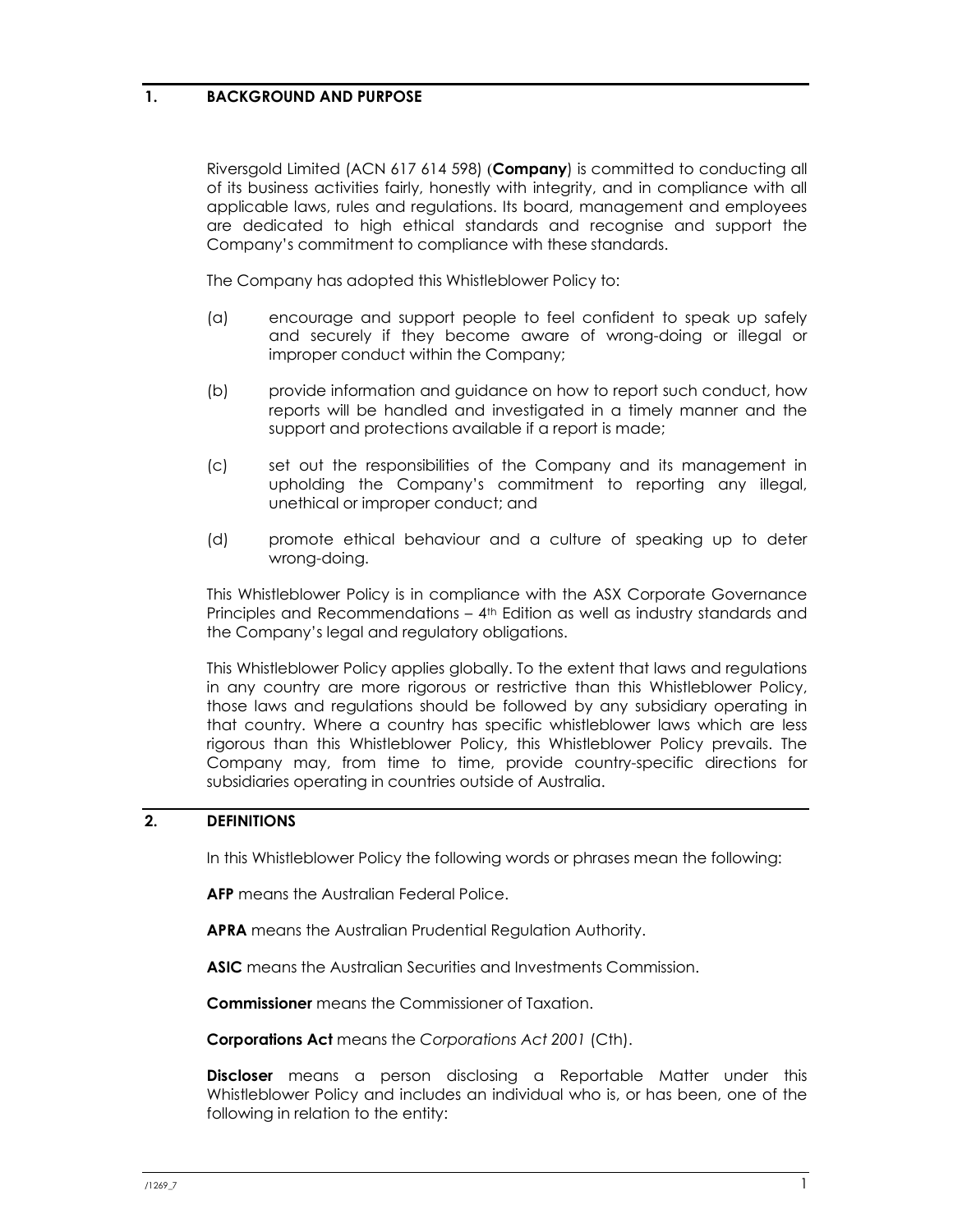- (a) an officer or employee of the Company (and includes current and former employees who are permanent, part-time, fixed term or temporary, interns, secondees, managers and directors);
- (b) a supplier of services or goods to the entity (whether paid or unpaid), including their employees (and includes current and former contractors, consultants, service providers and business partners);
- (c) an associate of the Company,

or a relative or dependant of one of the above (or of their spouse).

Personnel means all persons (whether authorised or unauthorised) acting on behalf of the Company at all levels, including officers, directors, temporary staff, contractors, consultants and employees of the Company, as the context requires.

**Recipient** has the meaning set out in clause 6.2(a).

**Reportable Matter** has the meaning set out in clause 6.1.

Taxation Act means the Taxation Administration Act 1953 (Cth).

## 3. WHO THE WHISTLEBLOWER POLICY APPLIES TO

- (a) The Company requires all Personnel to comply with this Whistleblower Policy and any applicable whistleblower laws and regulations, including the provisions under the Corporations Act and Taxation Act.
- (b) The Whistleblower Policy applies to all Disclosers of Reportable Matters. However, additional disclosures may be protected under other legislation.

## 4. RESPONSIBILITY FOR COMPLIANCE AND TRAINING

- (a) The Company's board of directors (**Board**) is responsible for the overall administration of this Whistleblower Policy. The Board will monitor the implementation of this Whistleblower Policy and will review on an ongoing basis its suitability and effectiveness. Internal control systems and procedures will be audited regularly to ensure that they are effective in minimising the risk of non-compliance with this Whistleblower Policy.
- (b) The Board will appoint a Whistleblower Protection Officer who will be responsible for:
	- (i) protecting Disclosers and applying this Whistleblower Policy and any [divisional/business unit] whistleblower policy;
	- (ii) monitoring the effectiveness of relevant policies and reporting to the Board accordingly; and
	- (iii) ensuring compliance with whistleblower training and programs.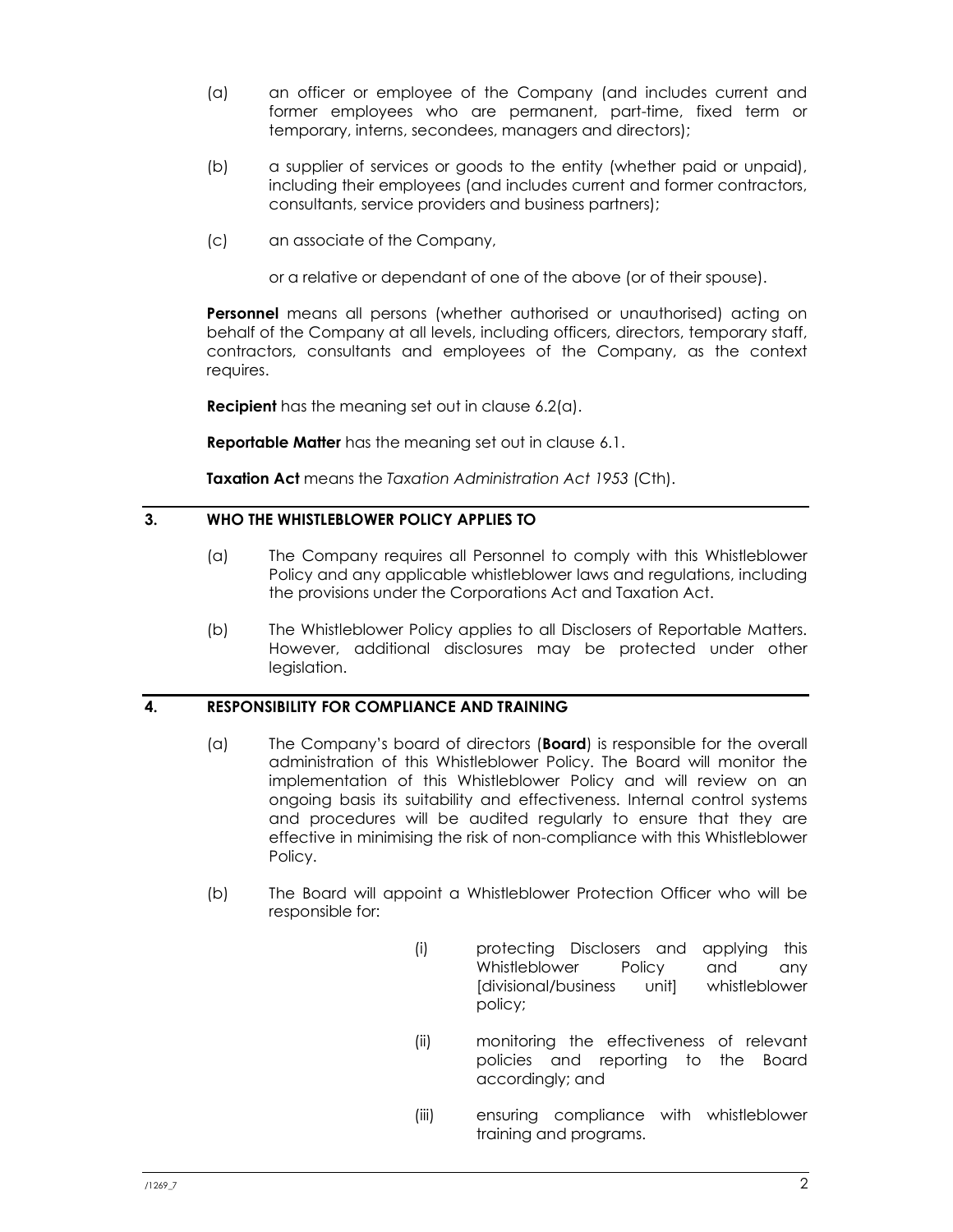- (c) The Board may appoint a Whistleblower Investigating Officer who will be responsible for:
	- (i) investigating reports made under this Whistleblower Policy and
	- (ii) reporting to the Board or a Committee of the Board.
- (d) In addition to the Board and the Whistleblower Protection Officer, each of the Company's subsidiaries outside Australia may have designated executives responsible for monitoring and applying this Whistleblower Policy.]
- (e) A copy of this Whistleblower Policy will be made available on the Company's website and intranet and in such other ways as will ensure the Whistleblower Policy is available to those wishing to use it.
- (f) All Personnel are required to understand and comply with this Whistleblower Policy and to follow the reporting requirements set out in this Whistleblower Policy. To this end, regular and appropriate training on how to comply with this Whistleblower Policy will be provided to all Personnel (including recipients and potential investigators and those with specific responsibility under this Whistleblower Policy) to ensure everyone is aware of their rights and obligations under this Whistleblower Policy and under applicable whistleblower laws. However, it is the responsibility of all Personnel to ensure that they read, understand and comply with this Whistleblower Policy.

## 5. CONSEQUENCES OF BREACHING THIS WHISTLEBLOWER POLICY

- (a) A breach of this Whistleblower Policy may expose Personnel and the Company to damage, including but not limited to criminal and/or civil penalties, substantial fines, loss of business and reputational damage.
- (b) A breach of this Whistleblower Policy by Personnel will be regarded as a serious misconduct, leading to disciplinary action which may include termination of employment.

## 6. WHISTLEBLOWER POLICY

## 6.1 Reportable Matters

Personnel are encouraged to speak up and report Reportable Matters under this Whistleblower Policy to a Recipient listed in section 6.2(a).

| <b>What are Reportable Matters?</b>                                                                                                                    |                                                                                                                                                     |  |  |
|--------------------------------------------------------------------------------------------------------------------------------------------------------|-----------------------------------------------------------------------------------------------------------------------------------------------------|--|--|
| <b>Reportable Matters</b> involve any<br>actual or suspected misconduct or<br>an improper state of affairs<br>in<br>relation to the Company<br>or<br>a | Reportable Matters may or may not<br>include a breach of law or information<br>that indicates a danger to the public or<br>to the financial system. |  |  |
| board corporate or<br>related<br>an<br>officer or<br>employee of<br>the<br>Company.                                                                    | <b>Examples</b> of Reportable Matters include,<br>but are not limited to, conduct which:                                                            |  |  |
| You must have reasonable grounds<br>for reporting such conduct but you<br>should speak up even if you are                                              | is dishonest, fraudulent, corrupt<br>$(\alpha)$<br>or involves bribery or any other<br>in breach<br>activity<br>the<br>оt                           |  |  |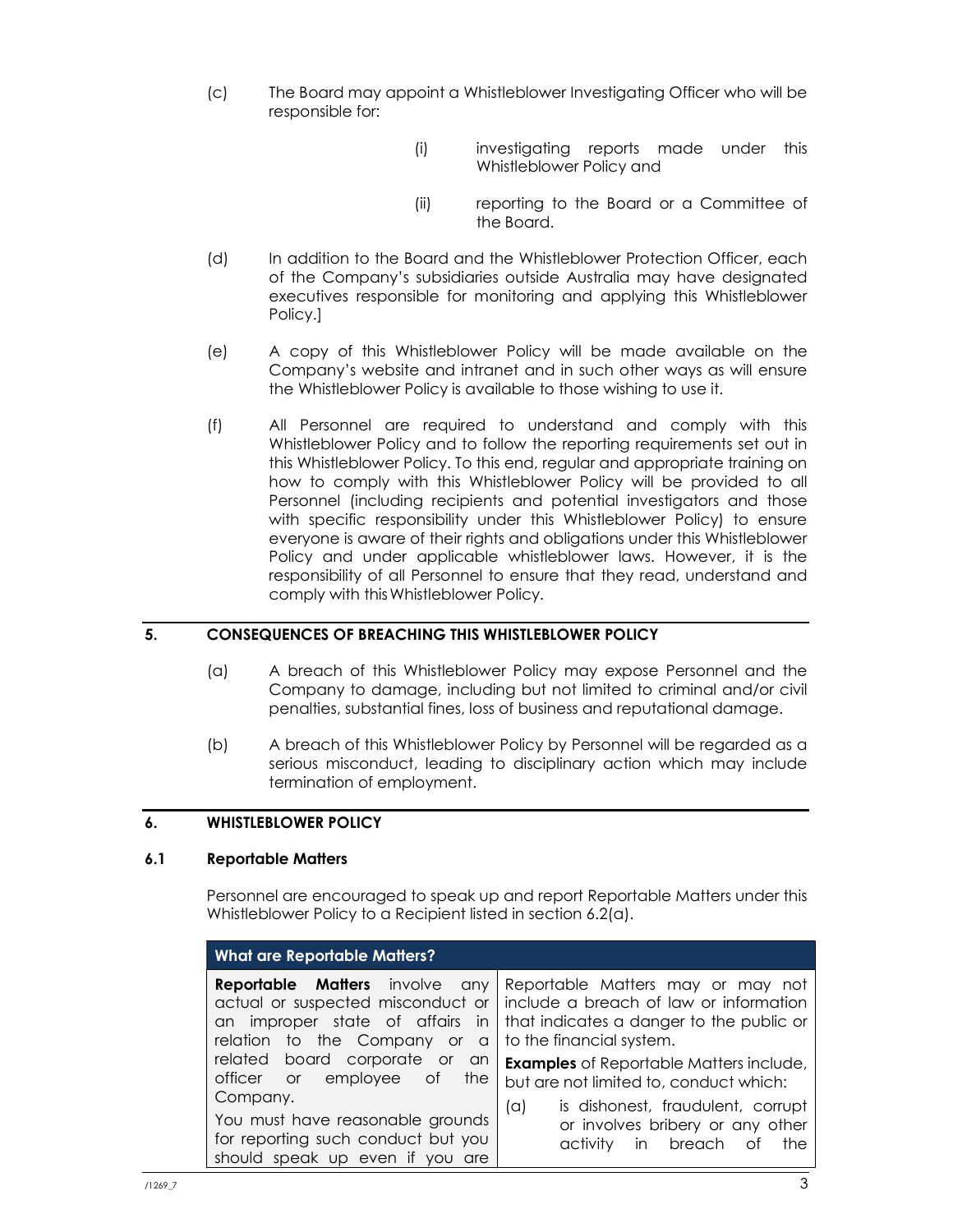| unsure if something is a Reportable                                                                                                                                                                                                                                             |                     | Company's Anti-Bribery<br>and                                                                                                                                                                                                                                                                                     |  |
|---------------------------------------------------------------------------------------------------------------------------------------------------------------------------------------------------------------------------------------------------------------------------------|---------------------|-------------------------------------------------------------------------------------------------------------------------------------------------------------------------------------------------------------------------------------------------------------------------------------------------------------------|--|
| Matter.                                                                                                                                                                                                                                                                         |                     | Anti-Corruption Policy;                                                                                                                                                                                                                                                                                           |  |
|                                                                                                                                                                                                                                                                                 | (b)                 | is illegal (such as theft, dealing in<br>or use of illicit drugs, violence or<br>threatened<br>violence<br>and<br>criminal damage to property) or<br>criminal<br>conduct<br><i>involves</i><br>or<br>breaches<br>other<br>of law<br><b>or</b><br>regulatory requirements;                                         |  |
|                                                                                                                                                                                                                                                                                 | (c)                 | is unethical or breaches any of<br>the Company's policies, charters<br>or Code of Conduct;                                                                                                                                                                                                                        |  |
|                                                                                                                                                                                                                                                                                 | (d)                 | potentially<br>harmful<br>IS.<br><b>or</b><br>damaging to the Company, an<br>employee or person, such as<br>unsafe<br>work<br>practices,<br>environmental<br>damage<br>or<br>substantial wasting of Company<br>resources;                                                                                         |  |
|                                                                                                                                                                                                                                                                                 | (e)                 | financial<br>may cause<br>loss<br>or<br>damage in any way<br>to<br>the<br>Company's reputation<br>be<br><b>or</b><br>otherwise detrimental<br>to<br>the<br>Company's interest;                                                                                                                                    |  |
|                                                                                                                                                                                                                                                                                 | (f)<br>(g)          | involves actual or threatened<br>discrimination,<br>harassment,<br>victimisation or bullying, or any<br>other type of detrimental action<br>(other than disclosures that solely<br>relate to personal work-related<br>grievances as defined in the<br>Corporations Act); or<br>amounts<br>to<br>abuse<br>an<br>ot |  |
| Reportable Matters do not generally   Examples                                                                                                                                                                                                                                  |                     | authority.<br>Оf<br>work-related<br>personal                                                                                                                                                                                                                                                                      |  |
| work-related<br>include<br>personal                                                                                                                                                                                                                                             | grievances include: |                                                                                                                                                                                                                                                                                                                   |  |
| grievances.<br>Personal<br>work-related grievances<br>are those that relate to current or                                                                                                                                                                                       | (a)                 | interpersonal<br>conflict<br>an<br>the<br>Discloser<br>between<br>and<br>another employee; and                                                                                                                                                                                                                    |  |
| former employment and have, or<br>tend to have, implications for the                                                                                                                                                                                                            | (b)                 | a decision that does not involve<br>a breach of workplace laws;                                                                                                                                                                                                                                                   |  |
| Discloser personally but do not have<br>any other significant implications for<br>the Company (or any other entity)<br>or do not relate to conduct<br><b>or</b>                                                                                                                 | (C)                 | decision<br>the<br>concerning<br>a<br>transfer<br>engagement,<br><b>or</b><br>promotion of the Discloser;                                                                                                                                                                                                         |  |
| alleged<br>conduct,<br>about<br>a<br>Reportable Matter.<br>Personnel can discuss personal work-                                                                                                                                                                                 | (d)                 | a decision concerning the terms<br>and conditions of engagement<br>of the Discloser; or                                                                                                                                                                                                                           |  |
| related grievances with the Board of<br>directors<br>the<br>designated<br>or<br>Whistleblower<br>Protection<br>Officer.<br>Alternatively, Personnel may wish to<br>seek legal advice about their rights<br>and protections under employment<br>law and ways to resolve personal | (e)                 | decision<br>to<br>suspend<br>a<br>or<br>terminate the engagement<br>of<br>the Discloser, or otherwise<br>to<br>discipline the Discloser                                                                                                                                                                           |  |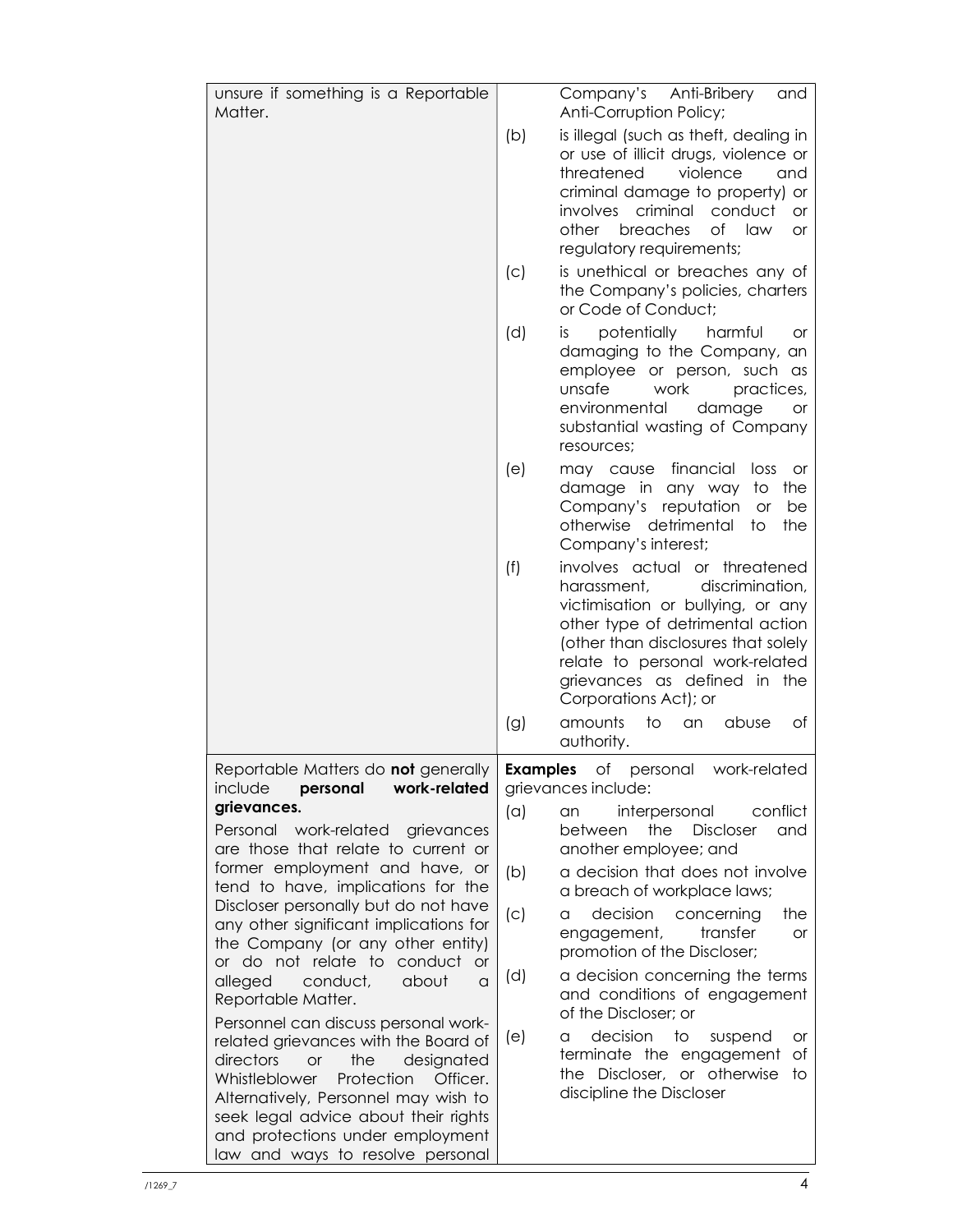| work-related grievances.                                                                          |
|---------------------------------------------------------------------------------------------------|
| However, in some cases, these<br>grievances may qualify for legal<br>protection (See Annexure 1). |

## 6.2 Making a Report

## (a) Who to report to?

The Company encourages reports of Reportable Matters to be made to any of the following recipients (as appropriate in the circumstances) (Recipients):

- (i) to the Whistleblower Protection Officer;
- (ii) to the relevant supervisor, senior manager or officer in the Company who makes, or participates in making, decisions that affect the whole, or a substantial part of, the business of the Company, or who has the capacity to affect significantly the Company's financial standing;
- (iii) to the Chairman of the audit committee;
- (iv) any member of the Board;
- (v) the Company Secretary;
- (vi) the Company's General Counsel

The contact details of the Recipients can be found on the Company's internet. Reports can be made by email, telephone or in person.

The Company recognises that there may be issues of sensitivity whereby a Discloser does not feel comfortable to make a report to an internal recipient. In such cases, the Discloser may feel more comfortable making an anonymous disclosure or an external recipient.

Nothing in this Whistleblower Policy (including anonymous reporting) should be taken in any way as restricting someone from reporting any matter or providing any information to a regulator (such as ASIC, the APRA, Commissioner), the Company's auditor or a member of the audit team, a lawyer (to obtain advice or representation) or any other person in accordance with any relevant law, regulation or other requirement. Information in relation to whistleblowing is available from such regulators and can generally be downloaded on their website. https://asic.gov.au/about-asic/asic-investigations-andenforcement/whistleblowing/.

## (b) Anonymous reports

The Company also appreciates that speaking up can be difficult. Reports can also be made anonymously or using a pseudonym and still be protected. A Discloser can refuse to answer questions that could reveal their identity. While reports can be made anonymously, it may affect the ability to investigate the matter properly and to communicate with the Discloser about the report. Anonymous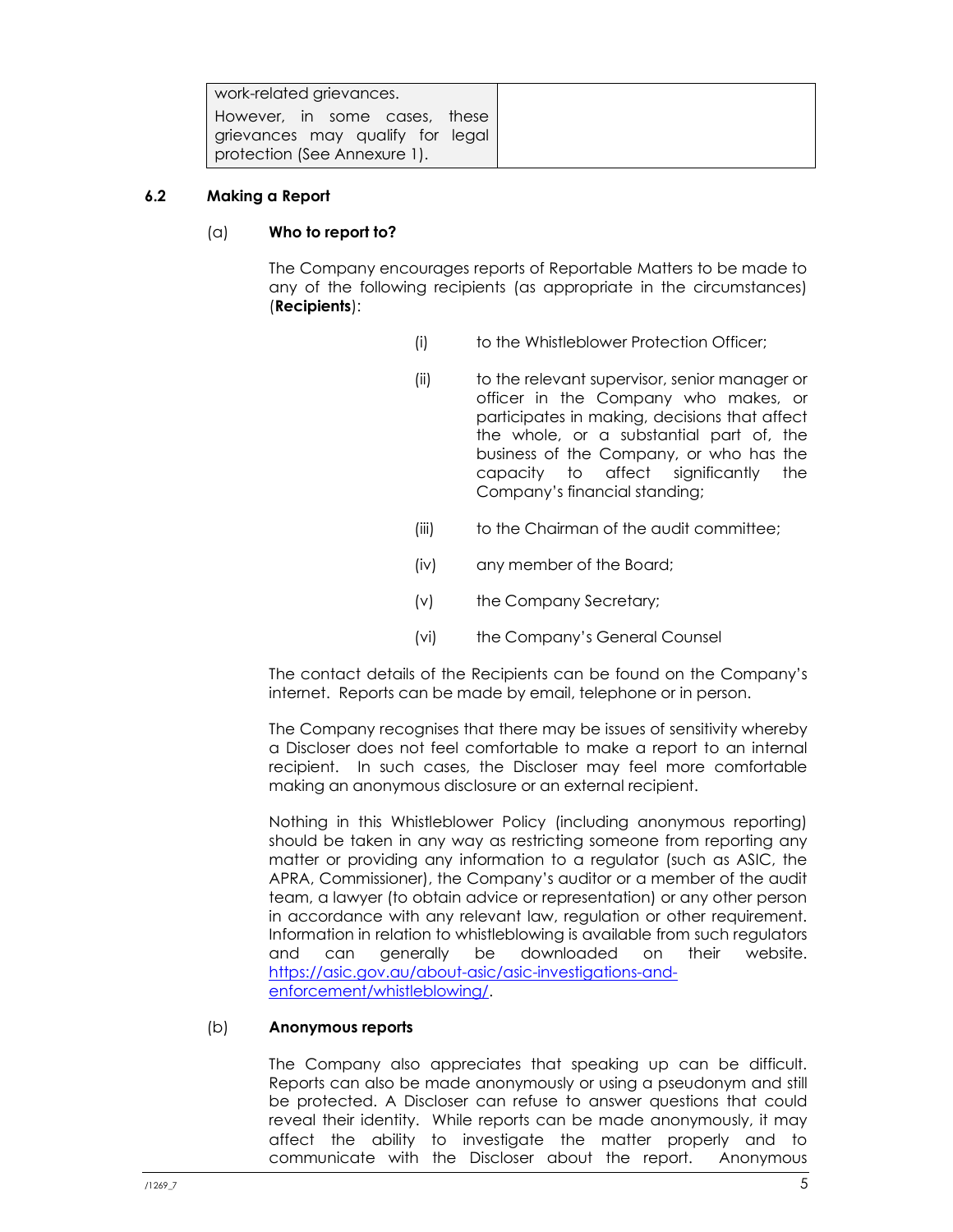Disclosers should therefore attempt to maintain two-way communication as far as possible.

Anonymous reports can be made by sending an anonymous email using a temporary or disposable email address available from the internet to info@riversgold.com.au

#### (c) Information to include in the report

As much information should be included in the report as possible including details of the Reportable Matter, people involved, dates, locations and whether more evidence may exist.

Disclosers will be expected to have reasonable grounds to believe the information being disclosed is true (which will be based on the objective reasonableness of the reasons for the Discloser's suspicions) but the Discloser will not be penalised and may still qualify for protection if the information turns out to be incorrect should they have such reasonable grounds. However, any deliberate false reporting will not qualify for protection under this Whistleblower Policy and will be treated as a serious matter and may be subject to disciplinary action.

#### (d) Questions

Personnel who are unsure about how this Whistleblower Policy works, what is covered by the Whistleblower Policy or how a disclosure may be handled are encouraged to speak with the Whistleblower Protection Officer / Company Secretary in the first instance.

#### 6.3 Investigating a Report

#### $(a)$  Who will investigate?

An appropriate investigator (or investigators) may be appointed to investigate any reports made under this Whistleblower Policy. An investigator will be independent of the Discloser and individuals who are the subject of the disclosure and the department or business unit involved. Possible investigators include:

- (i) the Whistleblower Protection Officer;
- (ii) a relevant supervisor, senior manager or officer in the Company who makes, or participates in making, decisions that affect the whole, or a substantial part of, the business of the Company, or who has the capacity to affect significantly the Company's financial standing;
- (iii) the Chairman of the audit committee;
- (iv) any member of the Board;
- (v) the Company Secretary;
- (vi) the Company's General Counsel.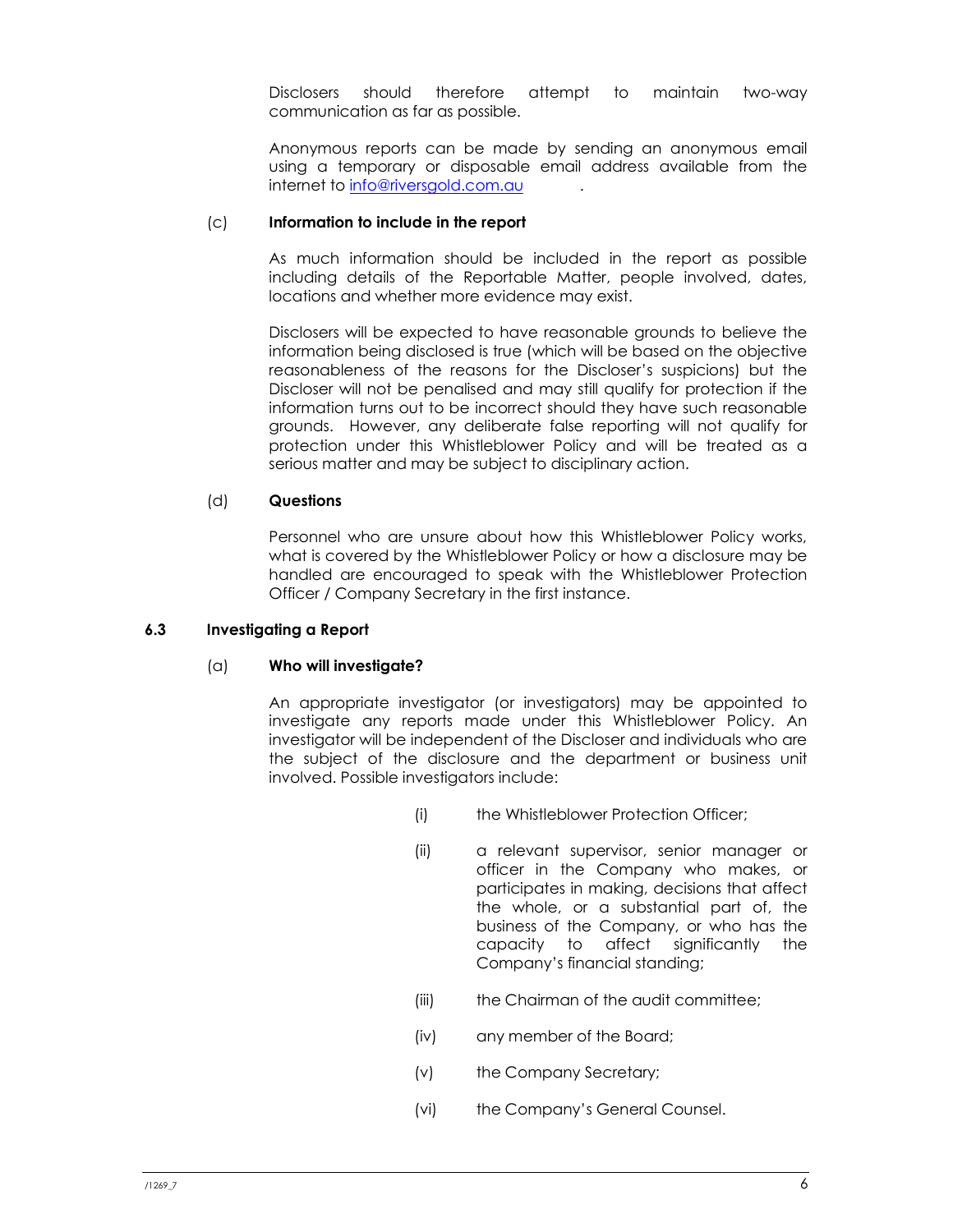Where a Reportable Matter relates to the managing director, Chief Executive Officer, Whistleblower Protection Officer, or a director of the Company, the matter will be referred directly to the Chair of the Audit Committee, the Company's General Counsel .

#### (b) How will the investigation be conducted?

Any matters reported under this Whistleblower Policy will be considered and a determination will be made as to whether the disclosure falls within the scope of this Whistleblower Policy. If so, the matter will be investigated as soon as practicable after the matter has been reported. The investigation process will be conducted in a thorough, fair, objective and independent manner (while preserving confidentiality) and will depend on the precise nature of the conduct being investigated. Due care and appropriate speed will be taken and reported information will be verified and relevant personnel interviewed as part of the investigative process. The Company may seek independent advice as necessary.

The Discloser may be asked for further information, will be given regular and appropriate updates in the circumstances and will be advised of any outcomes from the investigation (subject to considerations of privacy and confidentiality). Any updates or outcomes will be advised by reasonable means.

Anonymous reports will be investigated based on the information provided and may be limited if the Discloser has refused or omitted to provide contact details.

At the end of the investigation, the relevant investigating officer will report their findings to the Company's General Counsel , the Chairman of the Audit committee or the Chairman who will determine the appropriate response. This may include rectifying any unacceptable conduct and taking any action required to prevent future occurrences of the same or similar conduct as well as disciplinary action if necessary. The identity of the Discloser will be redacted from any written investigation reports unless they have consented to disclosure of their identity.

The Discloser may lodge a complaint with a regulator if they are not happy with an outcome of the investigation or if they consider that this Whistleblower Policy has not been adhered to adequately.

## 6.4 Support and Protections

#### (a) Identity Protection (Confidentiality) for Disclosers

The identity of and information likely to lead to the identification of a Discloser will be kept confidential, however a disclosure can be made:

- (i) if the Discloser consents;
- (ii) to ASIC, APRA, the Commissioner or a member of the AFP;
- (iii) to a lawyer for the purpose of obtaining legal advice or representation; or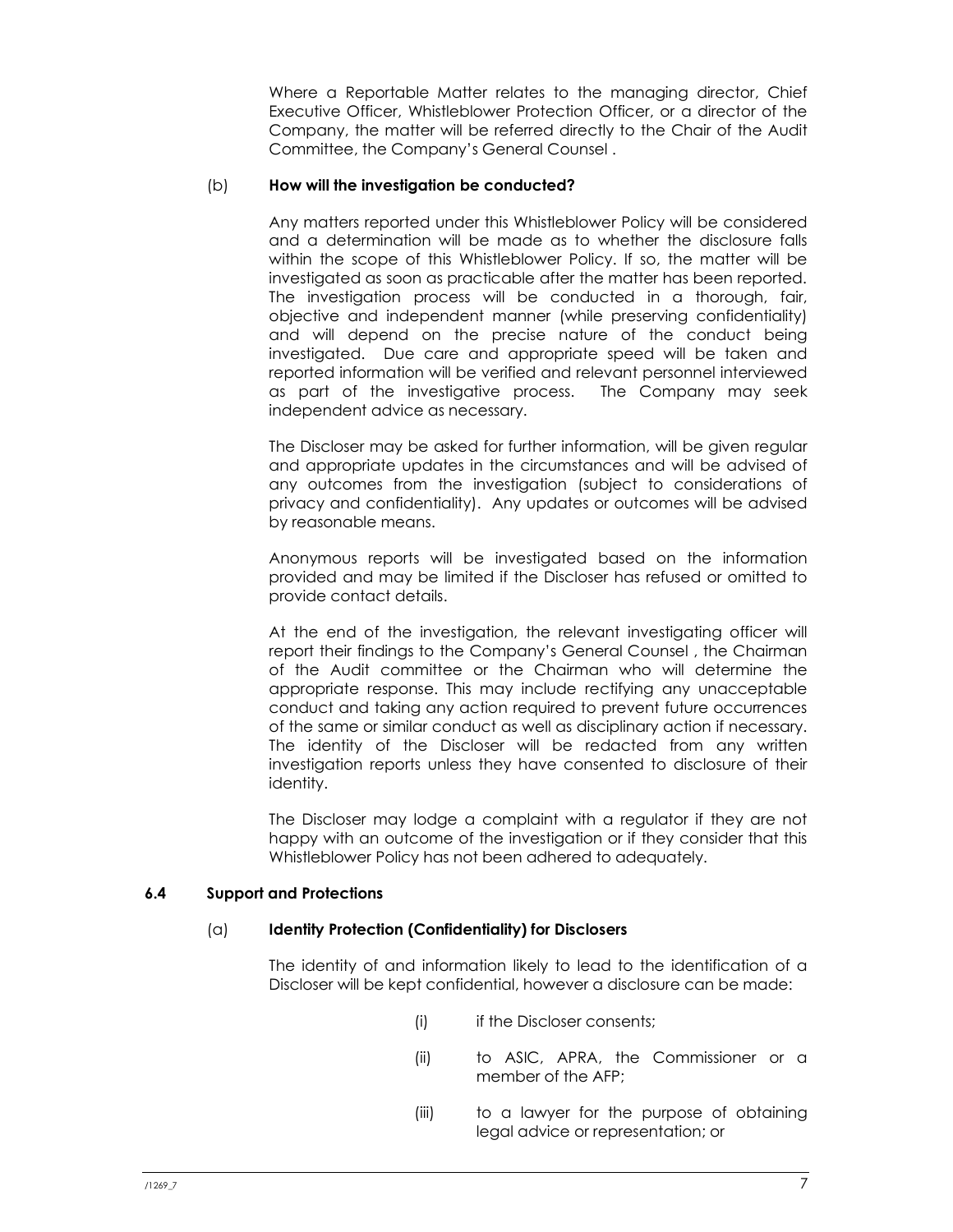(iv) if the disclosure is allowed or required by law.

During the course of an investigation, the Company will take reasonable steps to reduce the risk of disclosing information that could identify the Discloser (including redacting all personal information or references to the Discloser, restricting the number of people involved in handling and investigating the disclosure and ensuring secure and confidential email communication in relation to the investigation). Note however, that in practice, people may be able to guess the Discloser's identity if the Discloser has mentioned their intention to make a disclosure; the Discloser is one of a very small number of people with access to the information; or the disclosure relates to information that a Discloser has previously been told privately and in confidence.

Unauthorised disclosure of:

- (i) the identity of a Discloser who has made a report of a Reportable Matter; or
- (ii) information from which the identity of the Discloser could be inferred,

may be an offence under Australian law, will be regarded as a disciplinary matter and will be dealt with in accordance with the Company's disciplinary procedures.

A Discloser may lodge a complaint about a breach of confidentiality with the Company or a regulator.

#### (b) Protection from detriment for Disclosers

A Discloser who makes a report under this Whistleblower Policy shall not suffer detriment (either actual or threatened). Examples of actual or threatened detriment include:

- (i) harassment, intimidation, victimisation, bias or discrimination;
- (ii) dismissal of an employee or varying an employee's position or duties;
- (iii) causing physical or psychological harm or injury; or
- (iv) damage to a person's property, reputation, business or financial position or any other damage.

Certain actions will not constitute detrimental conduct such as:

(i) administrative action that is reasonable for the purpose of protecting a Discloser from detriment (eg moving a Discloser who has made a disclosure about their immediate work area to another area to prevent them from detriment); and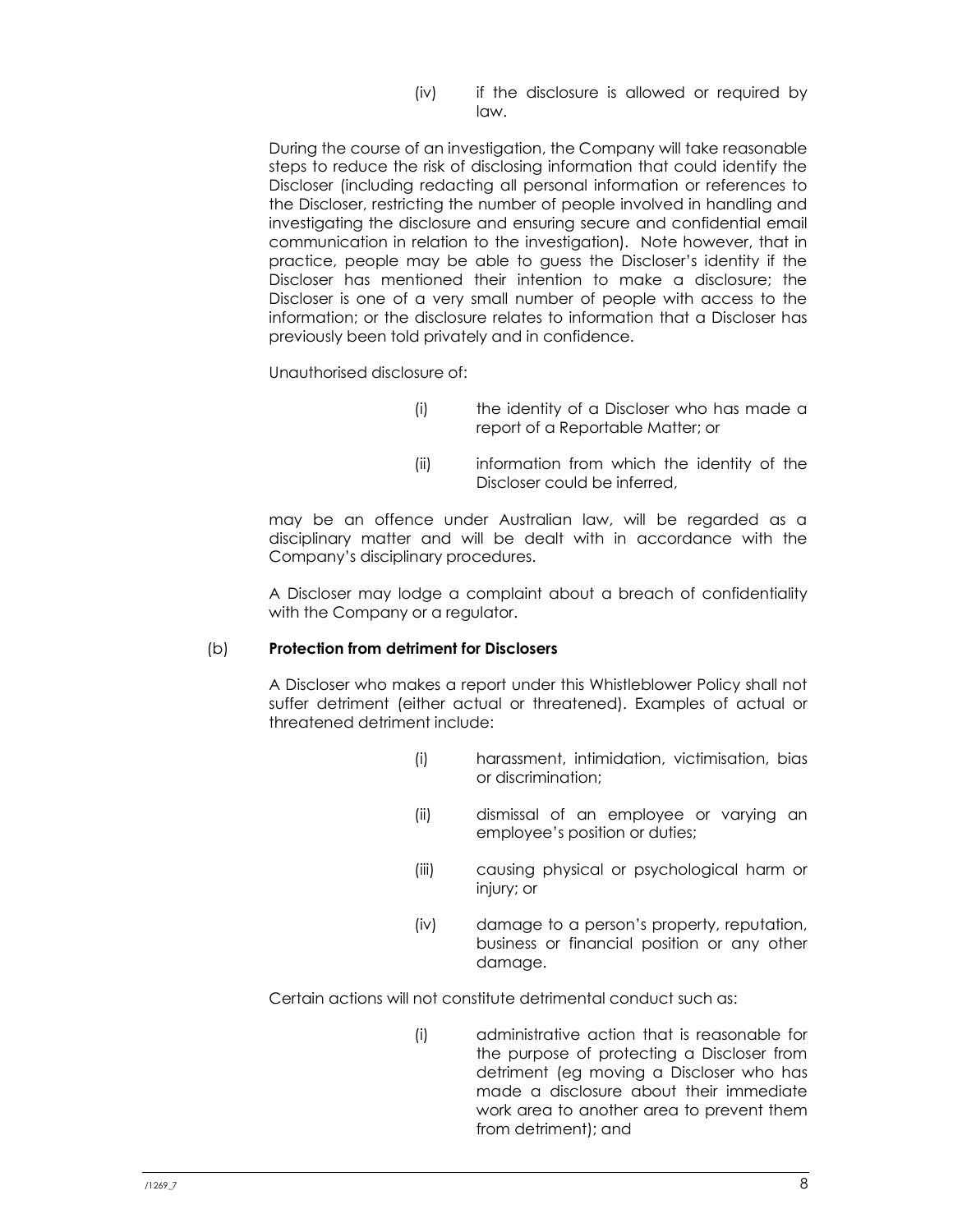(ii) managing a Discloser's unsatisfactory work performance, if the action is in line with the Company's performance management framework.

The Company will take all steps to protect Disclosers from any form of detrimental treatment and may ensure that a risk assessment is carried out to determine the risk of detriment.

Anyone who retaliates against someone who has reported a possible violation may be subject to discipline by the Company or penalties under the Corporations Act, Taxation Act or other Australian law.

Anyone who is subjected to detriment as a result of making a report under this Whistleblower Policy should report it in accordance with clause 6.2 of this Whistleblower Policy.

A Discloser (or any other employee or person) can seek compensation or other remedies through the courts if:

- (i) they suffer loss, damage or injury because of a disclosure; and
- (ii) the Company failed to prevent a person from causing the detriment.

A Discloser may seek independent legal advice or contact a regulatory body if they believe they have suffered detriment.

## (c) Other protections available to Disclosers

Additional protections will be offered by the Company depending on the Reportable Matter and the people involved. Protections may include but are not limited to:

- (i) monitoring and managing behaviour of other employees;
- (ii) offering support services (including counselling or other professional or legal services);
- (iii) implementing strategies to help minimise and manage stress; time or performance impacts; or other challenges resulting from the disclosure or the investigation;
- (iv) relocating employees to a different group or office or to another role or making modifications to the employee's workplace or the way they perform their duties;
- (v) offering a leave of absence or flexible workplace arrangements during the course of an investigation; or
- (vi) rectifying any detriment suffered.

In addition, current and former employees may also request additional support from the Whistleblower Protection Officer if required.

Whilst the Company will endeavour to support all Disclosers, it will not be able to provide the same sort of practical support to each Discloser.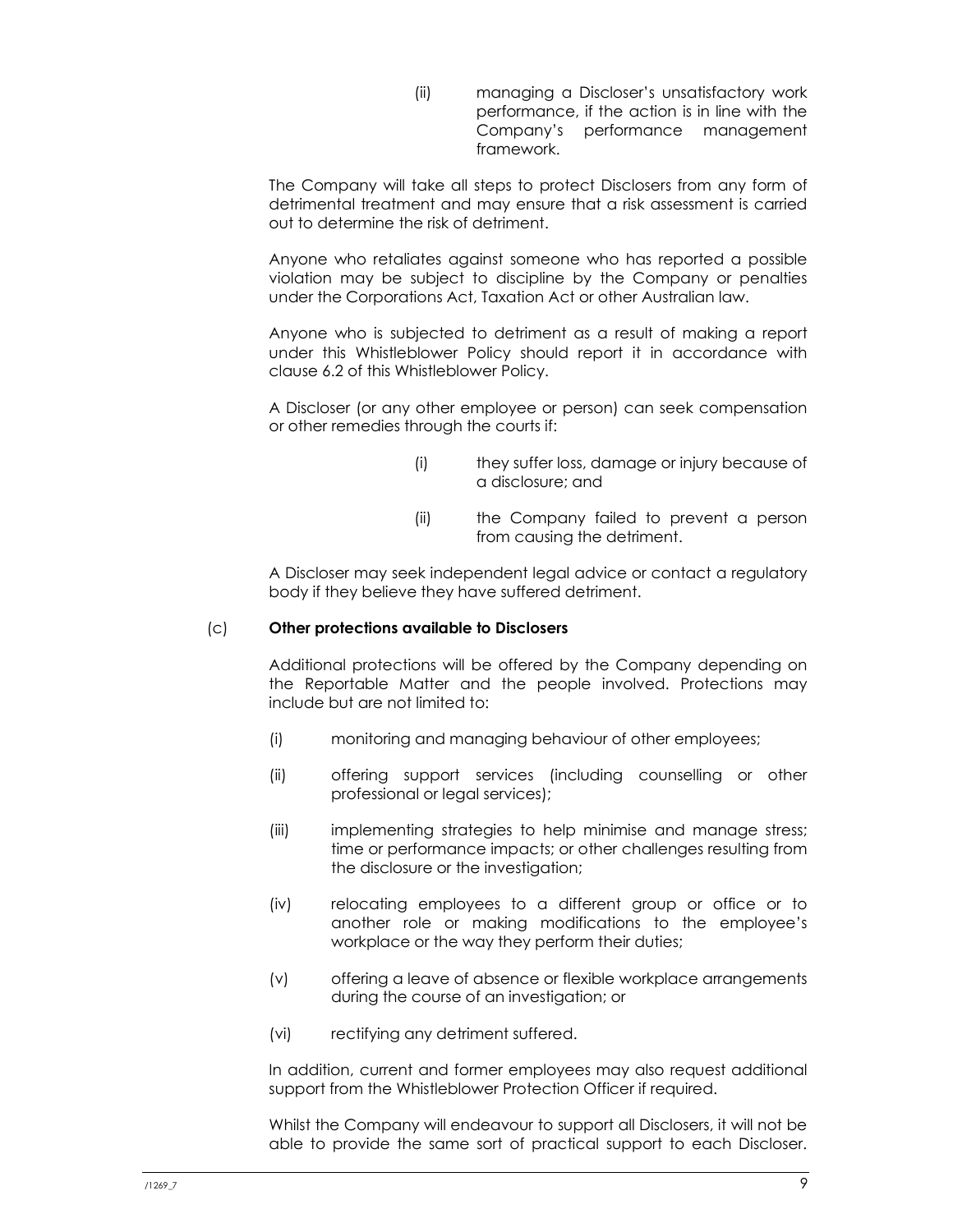Therefore, the processes in this Whistleblower Policy will be adapted and applied to the extent reasonably possible.

## (d) Fair treatment of those mentioned in a disclosure

The Company will ensure fair treatment of officers and employees of the Company who are mentioned in any disclosure, and to whom any disclosures relate. The disclosure will be handled confidentially and will be assessed and may be subject to investigation. If an investigation is required, it will be conducted in an objective, fair and independent manner. Such employees will be advised of the subject matter of the disclosure at the appropriate time and as required by law and will be advised of the outcome of the investigation. An employee who is the subject of a disclosure may contact the Company's support services.

## (e) Files and Records

The Company will ensure that any records relating to any reports made under this Whistleblower Policy are stored securely and only accessed by authorised personnel directly involved in managing and investigating the report. All those involved in handling and investigating reports will be reminded about confidentiality requirements including that an unauthorised disclosure of a Discloser's identity may be a criminal offence.

## (f) Special legal protections under the Corporations Act and the Taxation Act

Whilst this Whistleblower Policy deals with internal disclosures of information, additional legal protections are available for certain Disclosers under the Corporations Act and the Taxation Act provided the disclosure is about a "disclosable matter" or "tax affair" as defined under such legislation and certain conditions are met. These are summarised in Annexures 1 and 2 respectively. Disclosures that are not about "disclosable matters" or "tax affairs" will not qualify for protection under the Corporations Act or Taxation Act. For more information, see the information available on the ASIC website and the ATO website.

## 7. MONITORING AND REVIEW

- (a) Material incidences reported under this Whistleblower Policy will be reported to the Board or a committee of the Board.
- (b) The Board, in conjunction with the Whistleblower Protection Officer and Audit Committee, will monitor the content, effectiveness and implementation of this Whistleblower Policy on a regular basis. There may also be independent reviews taken from time to time. Any findings, updates or improvements identified will be addressed as soon as possible and circulated to all officers and employees
- (c) Officers and employees are invited to comment on this Whistleblower Policy and suggest ways in which it might be improved. Comments, suggestions and queries should be addressed to the Board.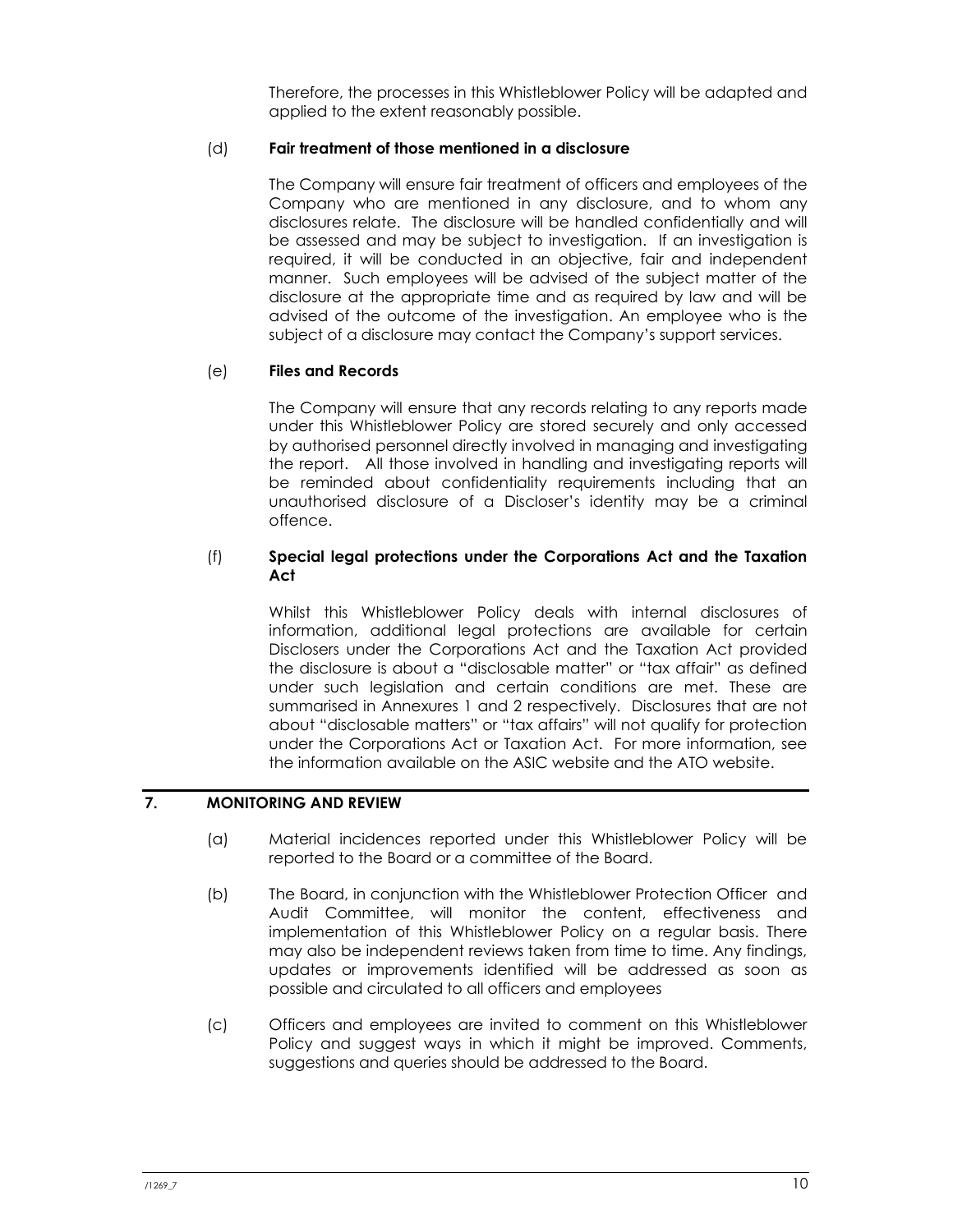# ANNEXURE 1 - SUMMARY OF PROTECTIONS UNDER THE **CORPORATIONS ACT**

The Corporations Act sets out disclosures that are protected under the Corporations Act if certain conditions are met as well as the protections available to protected disclosures. A summary of such protections (as at the date of this policy) is set out below but you should refer to the Corporations Act itself for a full understanding of the conditions and protections available and the relevant definitions. You can also visit the ASIC website for more information.

#### 1. PROTECTED DISCLOSURES

Disclosures will be protected if:

- (a) the discloser is an **Eligible Whistleblower**, being an individual who is, or has been, any of the following:
	- (i) an officer or employee of the Company (eg current and former employees who are permanent, parttime, fixed-term or temporary, interns, secondees, managers and directors);
	- (ii) an individual who supplies services or goods to the Company (whether paid or unpaid) or an employee of a person that supplies goods or services to the Company (eg current and former contractors, consultants, service providers and business partners);
	- (iii) an associate of the Company;
	- (iv) a relative, dependant or dependant of the spouse of any individual referred to at (i) to (iii) above; or
	- (v) any prescribed individual under the Corporations Act;
- (b) **and** the disclosure is made to:
	- (i) the ASIC, APRA or a prescribed Commonwealth authority; or
	- (ii) an **Eligible Recipient**, being:
	- (A) an officer or senior manager of the Company or a related body corporate of the Company;
	- (B) an auditor (or a member of the audit team) of the Company or a related body corporate of the Company;
	- (C) an actuary of the Company or a related body corporate of the Company;
	- (D) a person authorised by the Company to receive disclosures that qualify for protection under the Corporations Act;
	- (E) anyone prescribed under the regulations as being an eligible recipient; or
		- (iii) a legal practitioner for the purposes of obtaining legal advice or legal representation in relation to the whistleblower provisions in the Corporations Act (even in the event such legal practitioner concludes that a disclosure does not relate to a disclosable matter under the Corporations Act);
- (c) and the disclosure relates to a **Disclosable Matter** in that the discloser has reasonable grounds to suspect that the information concerns misconduct, or an improper state of affairs or circumstances in relation to the Company or a related body corporate of the Company. This includes any suspicion that the Company or its body corporate, or an officer or employee of the Company or its body corporate has engaged in conduct that:
	- (i) constitutes an offence against, or a contravention of, a provision of the Corporations Act, the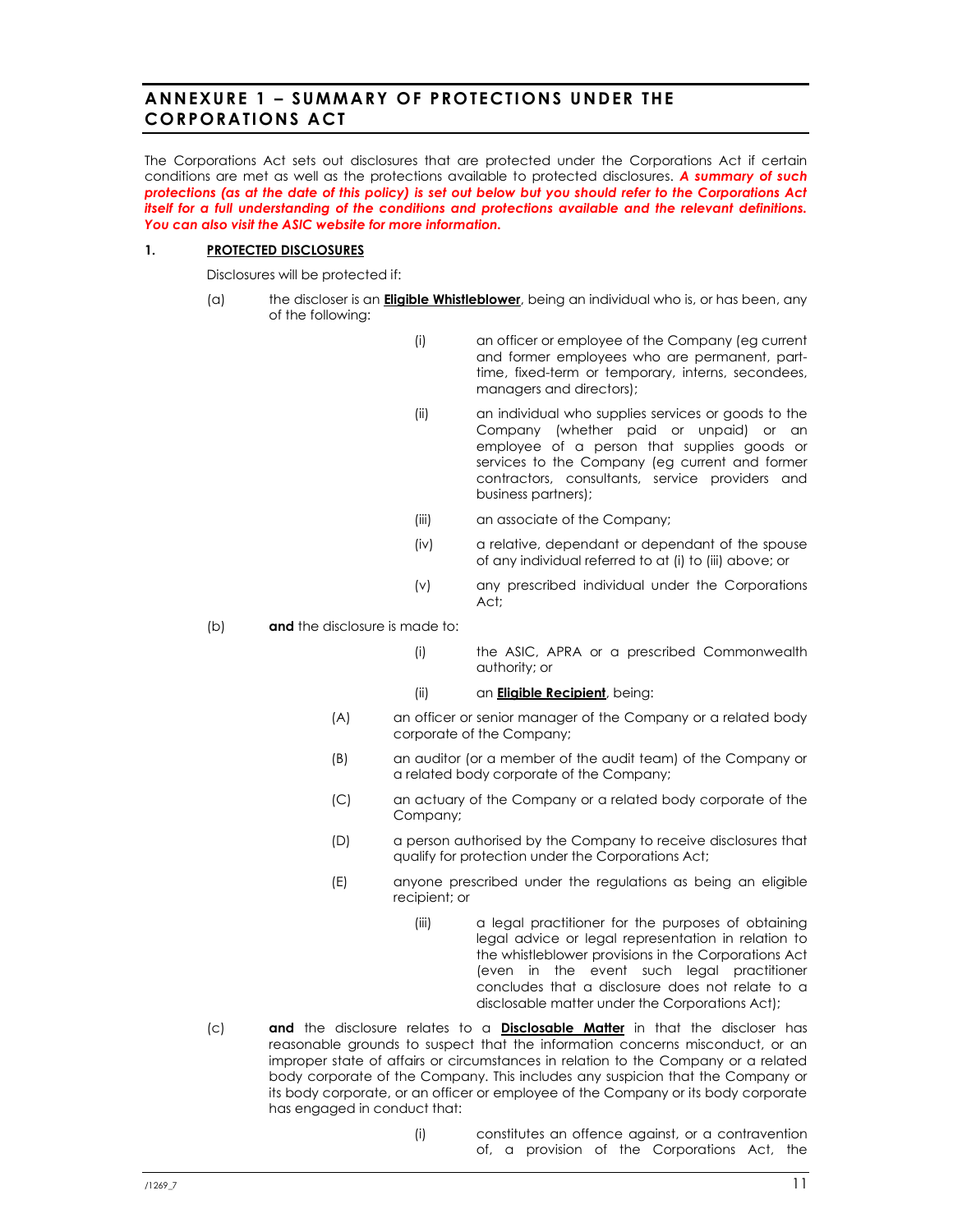Australian Securities Investments Commission Act 2001, the Banking Act 1959, the Financial Sector (Collection of Data) Act 2001, the Insurance Act 1973, the Life Insurance Act 1995, the National Consumer Credit Protection Act 2009, the Superannuation Industry (Supervision) Act 1993, or an instrument made under any such Act; or

- (ii) constitutes an offence against any other law of the Commonwealth of Australia that is punishable by imprisonment for a period of 12 months or more; or
- (iii) represents a danger to the public of the financial system; or
- (iv) is prescribed by regulation.

(Note that the term "misconduct" is defined in the Corporations Act to include fraud, negligence, default, breach of trust and breach of duty.)

#### (d) Public interest and Emergency Disclosures

Emergency or public interest disclosures (as defined under the Corporations Act) will also be protected if made to Journalists or Parliamentarians (each as defined in the Corporations Act) in extreme cases (excluding tax matters) in circumstances where at least 90 days have passed since an earlier protected disclosure has been made to ASIC, APRA or another Commonwealth body without reasonable steps having been taken to address the misconduct, or there will be substantial and imminent danger to someone's health or safety. Note that before such public interest disclosure is made, the discloser must have given written notice to the relevant regulatory body. Such notice must include sufficient information to identify the previous disclosure and must state that the discloser intends to make the public disclosure if appropriate steps are not taken.

Disclosers are advised to contact the Company's Whistleblower Protection Officer or an independent legal adviser to ensure they understand the criteria for making an emergency or public interest disclosure that qualifies for protection.

#### (e) Personal work-related grievances

Personal work-related grievances (as defined in the Corporations Act) will not be protected to the extent that the information disclosed does not concern a contravention, or an alleged contravention, of the prohibition on victimisation under the Corporations Act that involves detriment caused to the discloser or a threat made to the discloser.

However, a personal work-related grievance will still qualify for protection if:

- (i) it includes information about misconduct, or information about misconduct includes or is accompanied by a personal work-related grievance (mixed report);
- (ii) the Company has breached employment or other laws punishable by imprisonment for a period of 12 months or more, engaged in conduct that represents a danger to the public, or the disclosure relates to information that suggests misconduct beyond the Discloser's personal circumstances;
- (iii) the Discloser suffers from or is threatened with detriment for making the disclosure; or
- (iv) the Discloser seeks legal advice or legal representation about the operation of the whistleblower protections under the Corporations Act.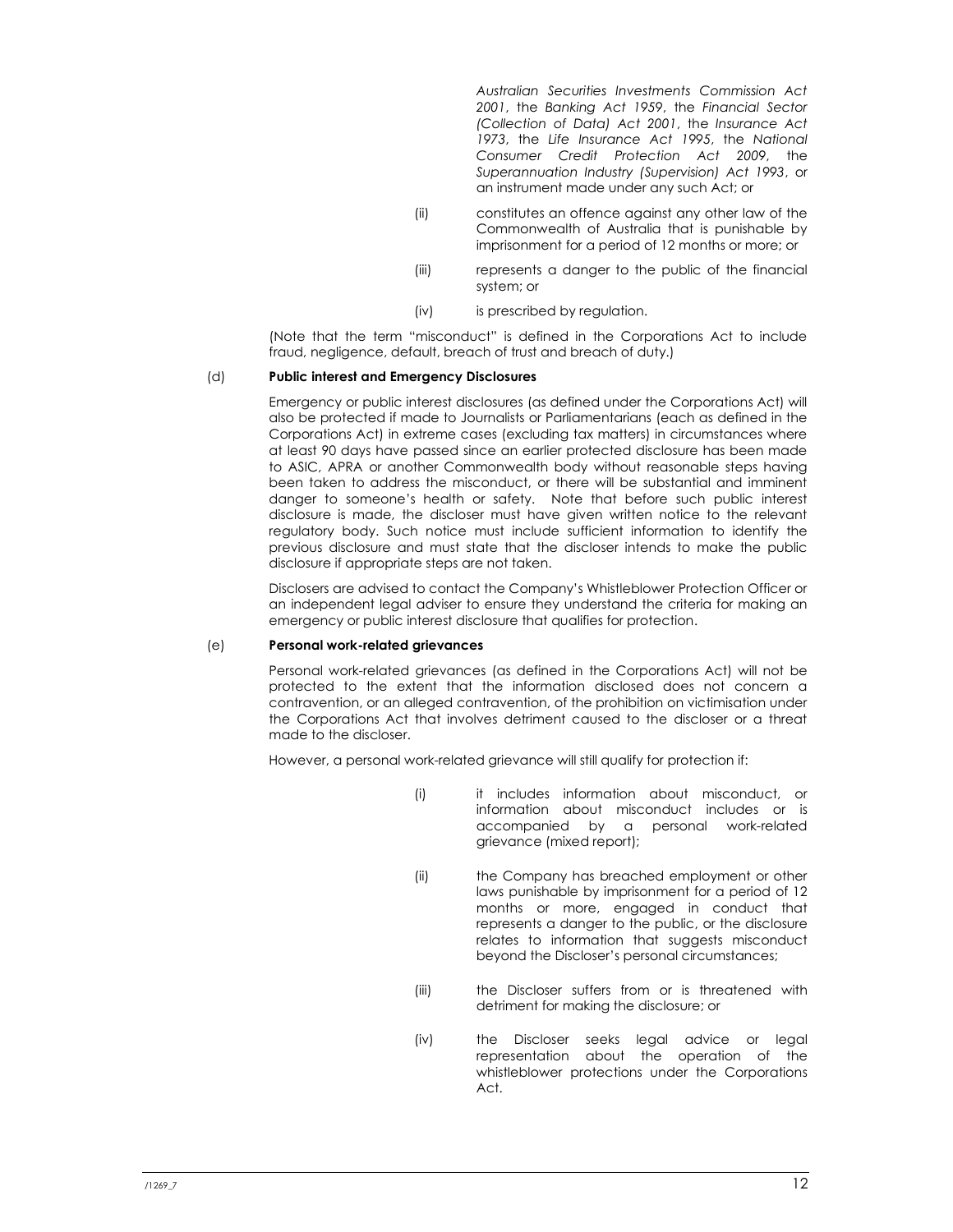#### 2. PROTECTIONS AVAILABLE

(a) Protected disclosures will be given the following protections under the Corporations Act

#### Protected disclosures not actionable

- (i) the discloser will not be subject to any civil, criminal or administrative liability (including disciplinary action) for making the disclosure; and
- (ii) no contractual or other remedy may be enforced, and no contractual or other right may be exercised against the discloser on the basis of the disclosure; and
- (iii) if the disclosure qualified for protection under the Corporations Act (including public interest and emergency disclosure), the information is not admissible as evidence against the discloser in criminal proceedings for the imposition of a penalty, other than proceedings in respect of the falsity of the information;

#### Victimisation Prohibited

Anyone who causes or threatens to cause detriment (as defined in the Corporations Act) to a discloser or another person in the belief or suspicion that a report has been made, or may have been made, proposes to or could be made, may be guilty of an offence and may be liable for damages or subject to a court order. Examples of possible court orders include, but are not limited to:

- (i) requiring compensation for loss or damage;
- (ii) an injunction to prevent, stop or remedy the effects of detrimental conduct;
- (iii) an order requiring an apology for engaging in detrimental conduct;
- (iv) if the detrimental conduct wholly or partly resulted in the termination of an employee's employment, reinstatement of their position; and
- (v) any other order the court thinks appropriate.

#### Identifying information not to be disclosed

Subject to applicable laws:

- (i) a discloser's identity cannot be disclosed to a Court or tribunal except where considered necessary; and
- (ii) the person receiving the report commits an offence if they disclose the substance of the report or the discloser's identity, without the discloser's consent, to anyone except an authorised disclosure to ASIC, APRA, the AFP or a lawyer for the purposes of obtaining legal advice or representation in relation to the report.

#### Costs of proceedings

A discloser may not need to pay costs of legal proceedings unless they have acted vexatiously or without reasonable cause and the unreasonable act caused the other party to incur the costs.

#### (b) Confidentiality

In relation to a protected disclosure, the identity of a discloser (and any information likely to lead to the identification of a discloser) must be kept confidential unless expressly authorised in writing.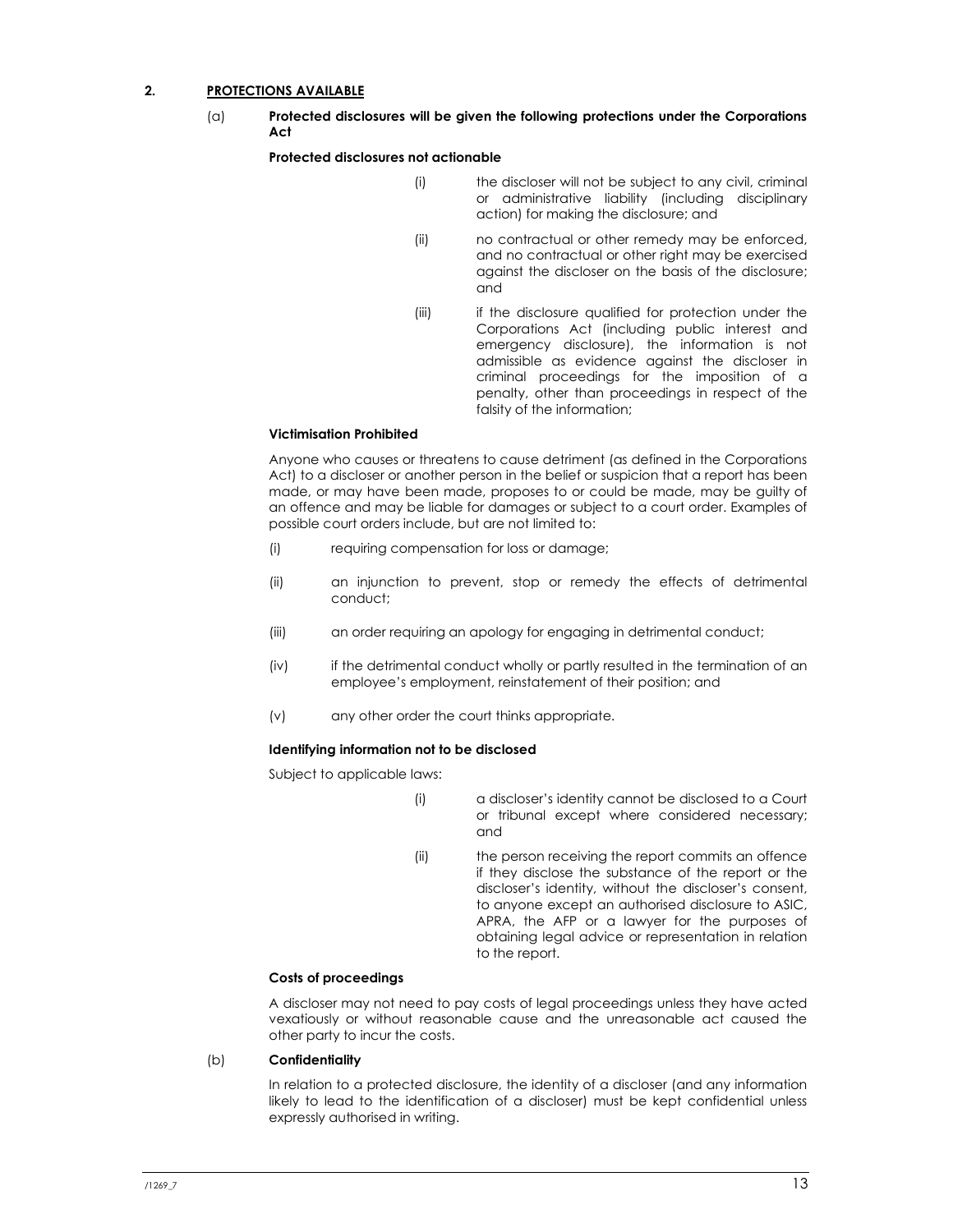A disclosure of the discloser's identity will be authorised if made:

- (i) to ASIC, APRA or a member of the AFP;
- (ii) to a legal practitioner for the purposes of obtaining legal advice or legal representation in relation to the whistleblower provisions in the Corporations Act;
- (iii) to a person prescribed by the regulations of the Corporations Act for this purpose;
- (iv) with the express written consent of the discloser; or
- (v) by ASIC, APRA or a member of the AFP to a Commonwealth or State or Territory authority for the purpose of assisting the authority in the performance of its functions or duties.

However, such confidentiality does not apply where the disclosure is not the identity of the discloser and is reasonably necessary for the purposes of investigating a matter and all reasonable steps have been taken to reduce the risk that the discloser will be identified.

#### (c) Timing

A discloser will qualify for protection from the time they make their disclosure, regardless of whether, at this time, the discloser or recipient recognises that the disclosure qualifies for protection.

#### (d) No immunity from misconduct

Note that the protections do not grant immunity for any misconduct a discloser has engaged in that is revealed in their disclosure.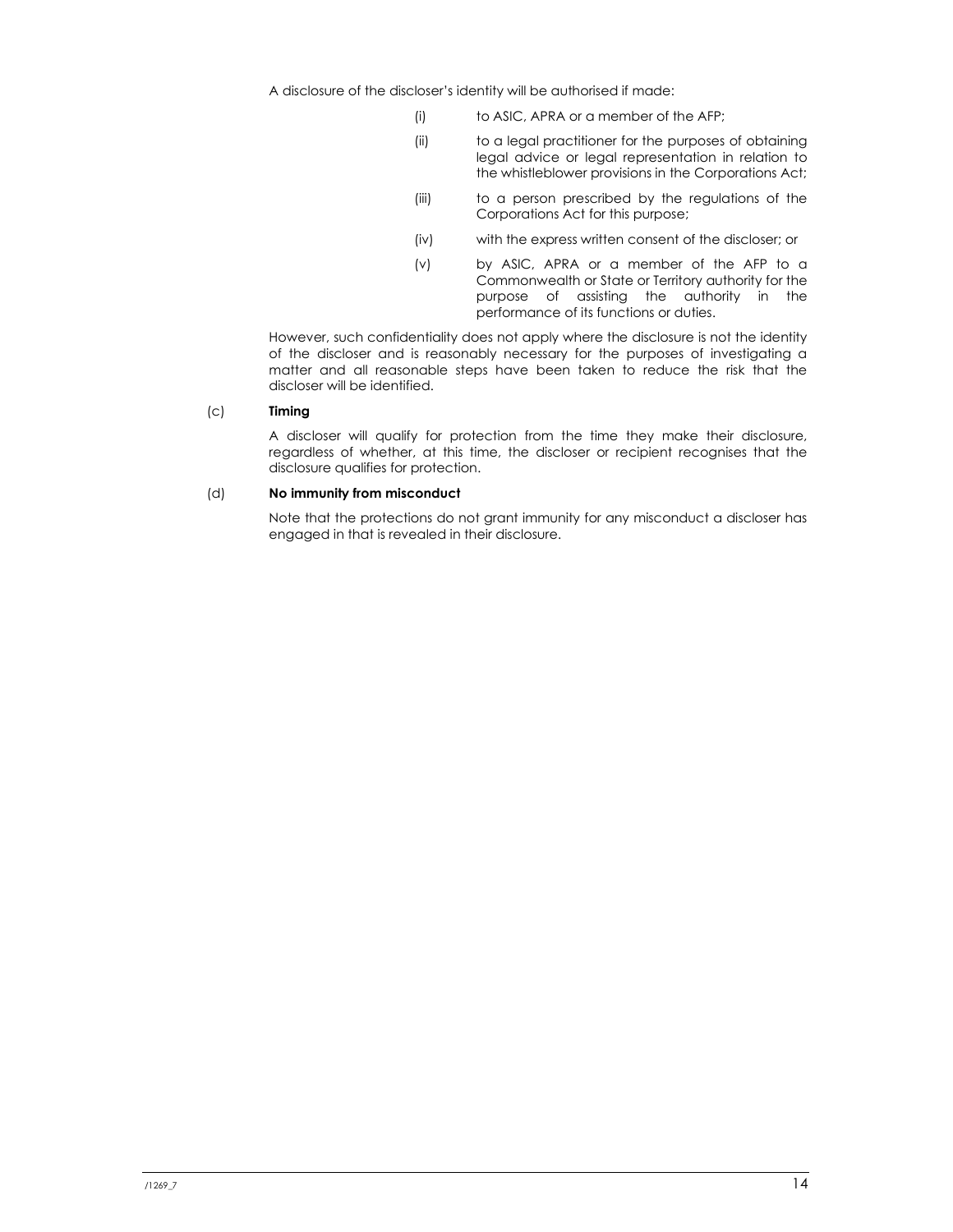# ANNEXURE 2 - SUMMARY OF PROTECTIONS UNDER THE TAXATION ADMINISTRATION ACT

The Taxation Act sets out disclosures that are protected under the Taxation Administration Act if certain conditions are met as well as protections available to protected disclosures. A summary of such protections (as at the date of this policy) is set out below but you should refer to the Taxation Administration Act itself for a full understanding of the conditions and protections available and the relevant definitions. You can also visit the ATO website for more information.

#### 1. PROTECTED DISCLOSURES

Disclosures will be protected if:

- (a) the discloser is an **Eligible Whistleblower**, being an individual who is, or has been, any of the following:
	- (i) an officer (within the meaning of the Corporations Act) or employee of the Company;
	- (ii) an individual who supplies services or goods to the Company (whether paid or unpaid) or an employee of a person that supplies goods or services to the Company;
	- (iii) an associate (within the meaning of the Income Tax Assessment Act 1936) of the Company;
	- (iv) a spouse, child or dependant of any individual referred to to in (i) to (iii) above or of such an individual's spouse; or
	- (v) any prescribed individual under the regulations under the Taxation Act;

(b) **and** the disclosure is made to:

- (i) the Commissioner and the discloser consider that the information may assist the Commissioner to perform his or her functions or duties under a taxation law in relation to the Company or an associate of the Company; or
- (ii) an **Eligible Recipient**, being:
- (A) a director, secretary or senior manager of the Company;
- (B) an employee or officer of the Company who has functions or duties that relate to the tax affairs (within the meaning of the Taxation Act) of the Company;
- (C) the Company's auditor (or a member of that audit team);
- (D) a registered tax agent or BAS agent (within the meaning of the Tax Agent Services Act 2009) who provides tax agent services or BAS services to the Company;
- (E) a person authorised by the Company to receive disclosures that qualify for protection under the Taxation Act; or
- (F) anyone prescribed under the Taxation Act regulations as being an Eligible Recipient;

and the discloser has reasonable grounds to suspect that the information indicates misconduct, or an improper state of affairs or circumstances, in relation to the tax affairs of the Company or an associate of the Company ("tax affairs" means affairs relating to any tax imposed by or under, or assessed or collected under, a law administered by the Commissioner);

and the discloser considers that the information may assist the Eligible Recipient to perform functions or duties in relation to the tax affairs of the Company or an associate of the Company; or

> (iii) a legal practitioner for the purposes of obtaining legal advice or legal representation in relation to the whistleblower provisions in the Taxation Act.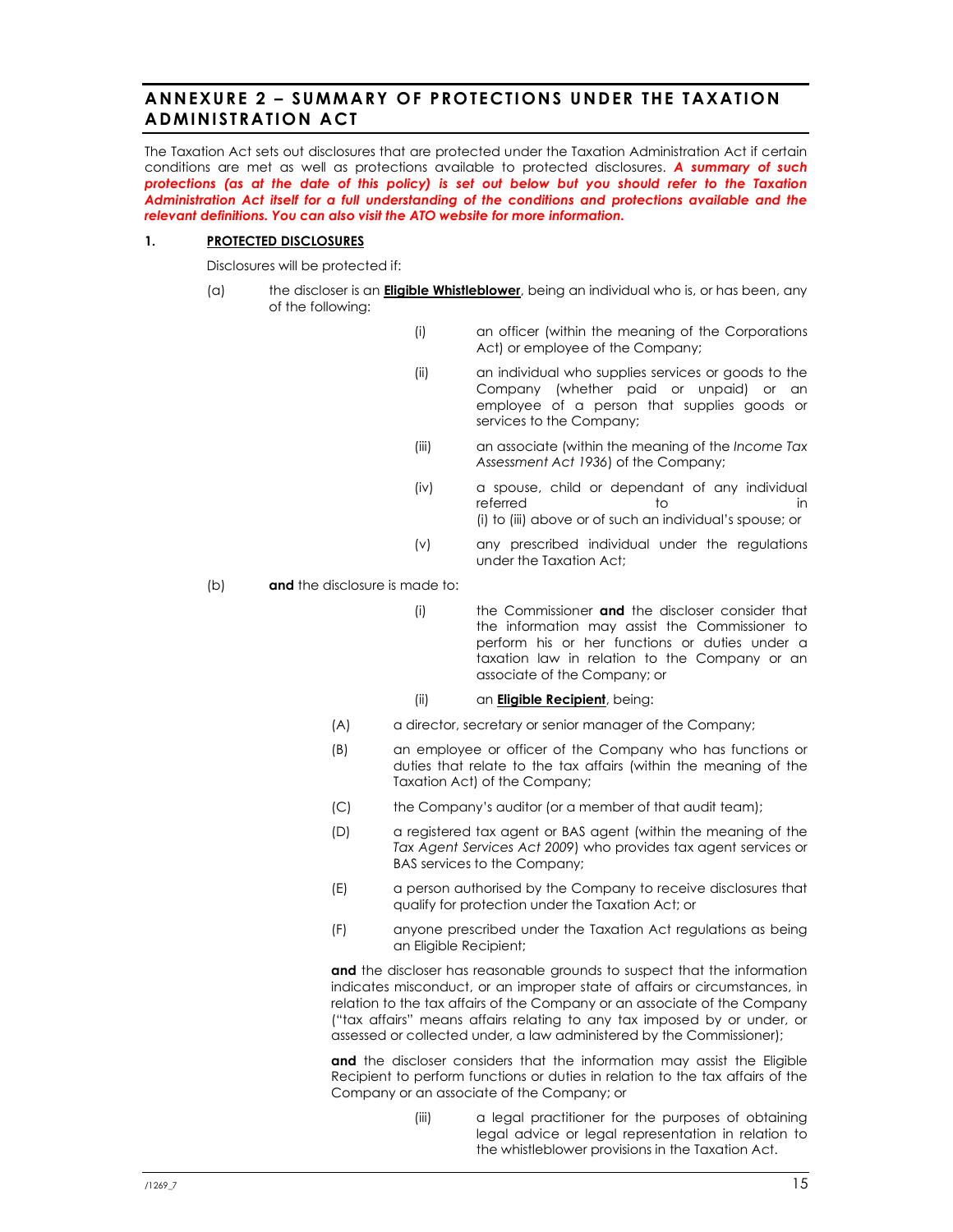#### 2. PROTECTIONS AVAILABLE

- (a) Protected Disclosures will be given the following protections under the Taxation Act Protected disclosures not actionable
	- (i) the discloser will not be subject to any civil, criminal or administrative liability (including disciplinary action) for making the disclosure;
	- (ii) no contractual or other remedy may be enforced, and no contractual or other right may be exercised against the discloser on the basis of the disclosure; and
	- (iii) if the disclosure was a disclosure of information to the Commissioner, the information is not admissible as evidence against the discloser in criminal proceedings for the imposition of a penalty, other than proceedings in respect of the falsity of the information;

(Note that in relation to (i) to (iii) above, the discloser has qualified privilege in respect of the disclosure and a contract to which the person is a party may not be terminated on the basis that the disclosure constitutes a breach of the contract.)

#### Victimisation prohibited

Anyone who causes or threatens to cause detriment (as defined in the Taxation Act) to a discloser or another person in the belief or suspicion that a report has been made, or may have been made, proposes to or could be made, may be guilty of an offence and may be liable for damages or subject to a court order. Examples of possible court orders include, but are not limited to:

- (i) requiring compensation for loss or damage;
- (ii) an injunction to prevent, stop or remedy the effects of detrimental conduct;
- (iii) an order requiring an apology for engaging in detrimental conduct;
- (iv) if the detrimental conduct wholly or partly resulted in the termination of an employee's employment, reinstatement of their position; and
- (v) any other order the court thinks appropriate

#### Identifying information not to be disclosed

- (i) a discloser's identity (or information likely to lead to the identity of the discloser) cannot be disclosed to a Court or tribunal except where considered necessary; and
- (ii) the person receiving the report commits an offence if they disclose the substance of the report or the discloser's identity, without the discloser's consent, to anyone except the Commissioner, the AFP or a lawyer for the purposes of obtaining legal advice or representation in relation to the report.

#### Costs of proceedings

A discloser may not need to pay the costs of legal proceedings unless they have acted vexatiously or without reasonable cause and the unreasonable act caused the other party to incur the costs.

#### (b) Confidentiality

In relation to a protected disclosure, the identity of a discloser (and any information likely to lead to the identification of a discloser) must be kept confidential unless authorised.

A disclosure of the discloser's identity will be authorised if made: